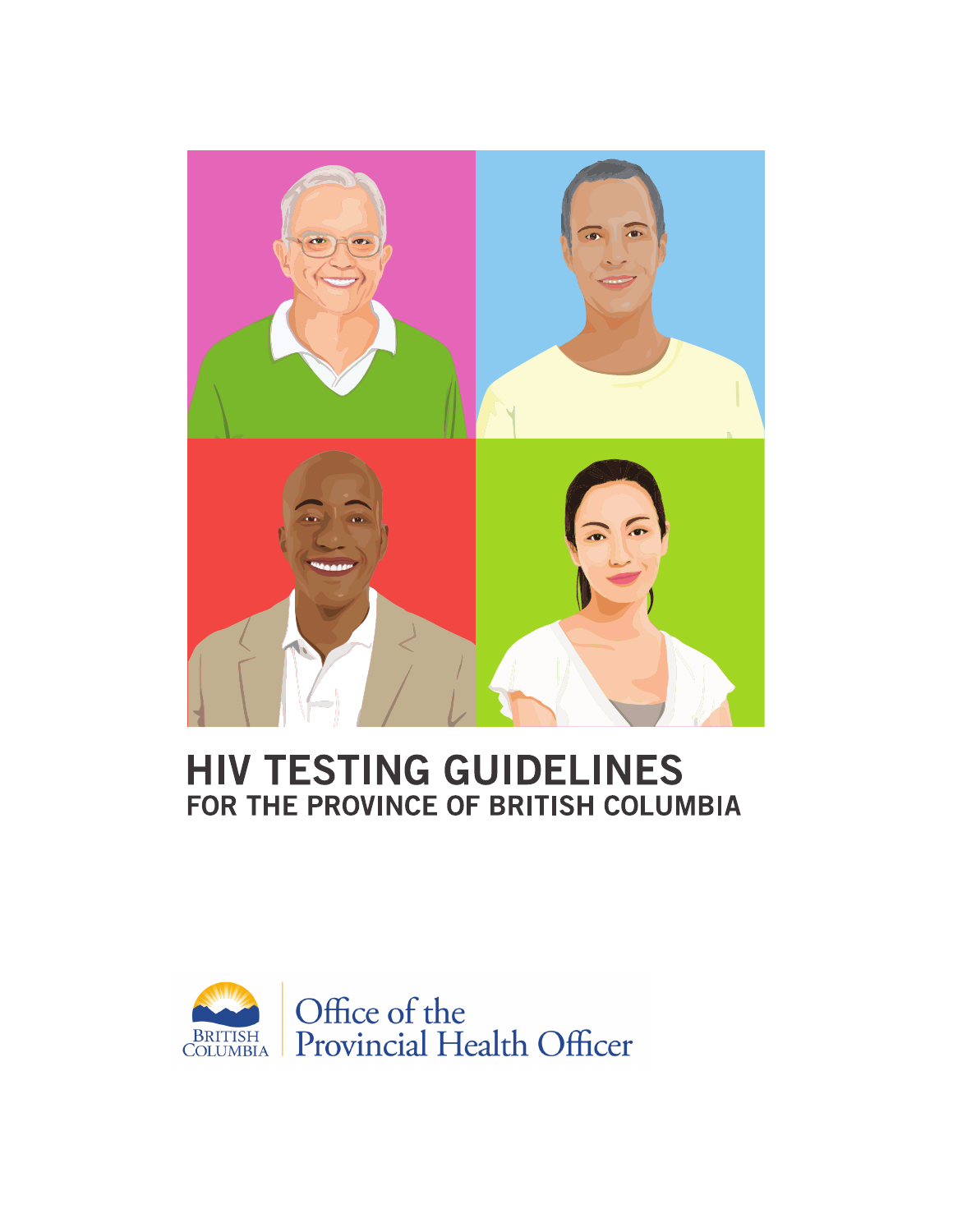#### **CONTENTS**

| Background                                    | 2 |
|-----------------------------------------------|---|
| Summary of Recommendations                    | 3 |
| Contributors                                  | 3 |
| Who should be offered an HIV test?            | 4 |
| Special considerations for testing            | 6 |
| When to test after a possible exposure to HIV | 6 |
| Nominal vs. Non-nominal reporting             | 6 |
| Other testing options                         | 6 |
| Point of care testing                         | 6 |
| Consent and HIV testing                       | 6 |
| Managing results                              | 7 |
| Non-attendance for positive results           | 7 |
| Initial management of positive HIV test       | 7 |
| Resources for clinicians                      | 8 |
| References                                    | 8 |
|                                               |   |

#### **BACKGROUND**

Today, HIV infection is a chronic manageable medical condition. Early diagnosis and treatment with antiretroviral therapy (ART) allows HIV infected patients to live long and productive lives, and reduces transmission of the virus.

In British Columbia in 2014, there were an estimated 12,000 people living with HIV. Each year 200-300 people ranging in age from 13 to 81 years old are diagnosed with HIV infection.<sup>1</sup>

Despite advances in treatment, there continues to be significant and avoidable morbidity and mortality occurring amongst HIV infected individuals, much of which is attributable to late diagnosis. In the last decade in Vancouver, over 60% of diagnoses occurred after patients should already be on treatment.<sup>2</sup> In BC up to 17% of patients have advanced disease at the time of diagnosis.<sup>3</sup> Data from the United Kingdom<sup>4</sup>, United States<sup>5</sup>, and Vancouver <sup>6</sup> indicate that people diagnosed late in their infection have had multiple missed opportunities for earlier diagnosis in acute, community, and primary care settings.

This delay in diagnosis has consequences for individuals as well as for the community. For individuals diagnosed late, there is an impaired response to ART, as well as overall increased morbidity and mortality. For the community, late diagnosis contributes to the spread of HIV. It is estimated that 54% of new HIV infections occur via transmission from individuals who are unaware of their HIV status<sup>7</sup>. However, people who are diagnosed and are on effective treatment are significantly less likely to transmit infection to their partners.

To decrease late diagnoses, many jurisdictions, such as the United States $8,9$ , the United Kingdom<sup>10</sup>, and France<sup>11</sup>, now recommend routine HIV testing in acute and primary care – in addition to existing approaches to HIV diagnosis. This approach recognizes that HIV testing based on the recognition of an individual's risk factors is insufficient to meet the goal of early diagnosis for all patients. It has been demonstrated to be highly acceptable to patients and health care providers, and effective in reaching and diagnosing patients who were not benefiting from early diagnosis and treatment.<sup>12</sup>

Health care providers may not perceive a risk or understand an individual to be at risk for HIV, and individuals may not disclose their reasons for testing or their risks for HIV. Requiring patients to disclose a risk to receive an HIV test can be an unintended barrier to testing and a missed opportunity for diagnosis. As such, an HIV test should be ordered whenever an individual requests it.

Experience with antenatal screening has shown that routine testing of a large group of individuals based on demographic factors (and not on risk factors), is considered generally acceptable and is a critical element in effective prevention of transmission of HIV.

These guidelines articulate current HIV testing recommendations for British Columbia. Each component of these guidelines will be evaluated with ongoing monitoring and assessment. As with all guidelines, HIV testing recommendations will evolve over time.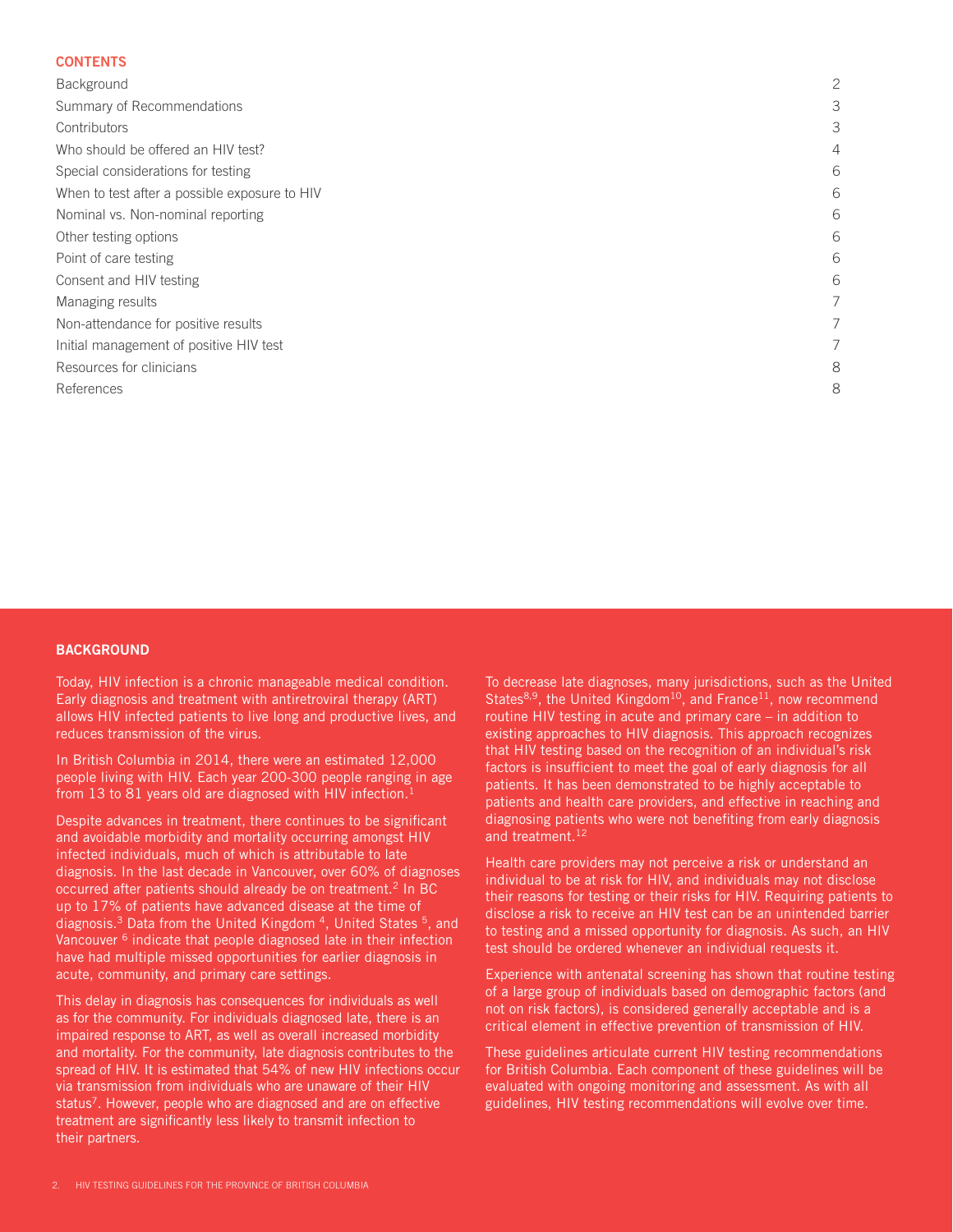# We recommend that health care providers know the HIV status of all patients under their care.

## **Specifically, we recommend that providers offer an HIV test**

- **Routinely,** every five years, to all patients aged 18-70 years
- **Routinely,** every year, to all patients aged 18-70 years who belong to populations with a higher burden of HIV infection
- **Once** for patients older than 70 years of age, if HIV status is not known

**AND** offer an HIV test to patients including adults 18-70, youth and the elderly, whenever

- Ordering diagnostic bloodwork for a new or worsening medical condition
- They present with symptoms of HIV infection or advanced HIV disease
- They or their providers identify a risk for HIV acquisition
- They request an HIV test
- They are pregnant
- You test for or diagnose a sexually transmitted infection (STI), hepatitis C, hepatitis B or tuberculosis

## **CONTRIBUTORS**

- Dr. Perry Kendall, Provincial Health Officer (Guideline Sponsor) Dr. Réka Gustafson, Vancouver Coastal Health (VCH) (Co-Chair) Dr. Gina Ogilvie, BC Center for Disease Control (BCCDC) (Co-Chair) Dr. Evan Adams, Deputy Provincial Health Officer (Public Health) Jennifer Beaveridge, VCH (Nurse Practitioner) Dr. Nora Cummins (Internal Medicine)
- Dr. Charmaine Enns, Island Health (Public Health)
- Dr. Mark Gilbert, BCCDC (Provincial Epidemiology)
- Dr. David Hall, VCH (Family Practitioner, HIV treatment expert) Dr. Oona Hayes, Island Health (Family Practitioner)
- Dr. Pamela Kibsey, Island Health (Laboratories)

Dr. Kristen Korol, Island Health (Sexual Health Expert) Dr. Mel Krajden, Provincial Health Services Authority (Laboratories) Dr. Sandra Lee, Guidelines and Protocols Advisory Committee (Family Practitioner) Dr. Richard Lester, BCCDC (STI/HIV Expert) Dr. Gregory Linton, Northern Health (NH) (Family Practitioner) Dr. Heather McDonald, Interior Health (IH) (Family Practitioner) Kendra McPherson, VCH (Project Manager) Dr. Val Montessori, BC Center for Excellence in HIV/AIDS (HIV Treatment Expert)

Dr. Michael Murphy, IH (Family Practitioner)

Dr. Fraser Norrie, VCH (Expert in care of MSM) Ciro Panessa, Ministry of Health (Public Health) Dr. Gurdeep Parhar, Fraser Health (FHA) (Family Practitioner) Amrit Rai, FHA (Nursing) Manik Saini, MoH (Communicable Disease Prevention) Margot Smythe, VCH (Nursing) Dr. Isaac Sobol, First Nations Health Authority (FNHA) (Aboriginal Health) Denise Thomas, FNHA (Aboriginal Health) Hannah Varto, VCH (Nurse Practitioner) Dr. Barbra Arnold, BCCDC (Writer and Editor)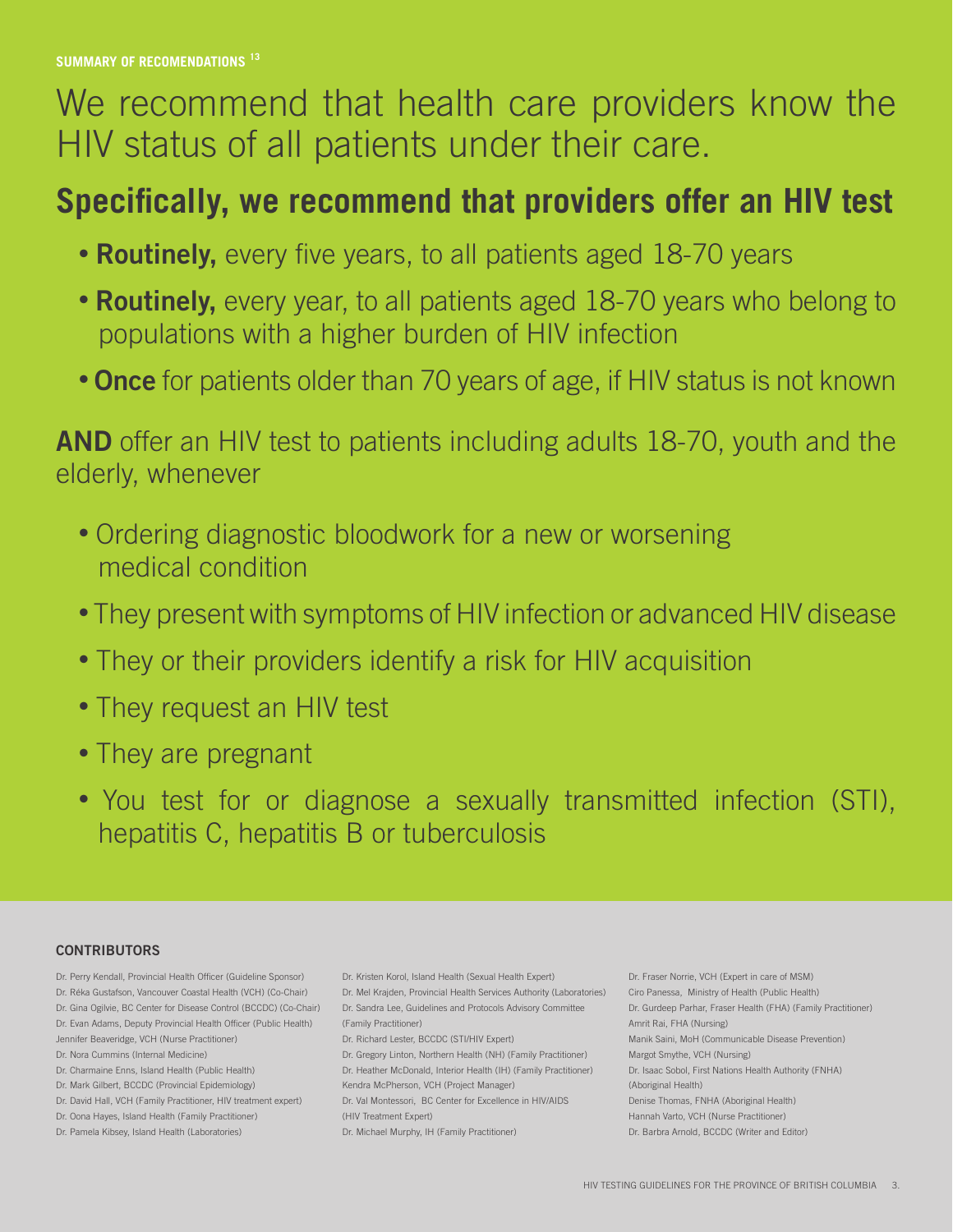## **ROUTINE TESTING FOR HIV - INDIVIDUALS PRESENTING FOR CARE**

#### **RECOMMENDATION**

Offer an HIV test to all individuals 18-70 years of age in your practice. For patients over 70 whose HIV status is not known, test once and then test if indicated by one of the considerations below.

### **FREQUENCY**

After an initial HIV test in all patients, repeat the HIV test at a frequency of every five years, or earlier if another indication for HIV testing is identified. The optimum frequency of testing in British Columbia's population is not yet determined, and the recommended frequency may change over time.

Some populations in BC are at increased vulnerability and experience a higher burden of HIV infection and morbidity.

Offer patients who are members of these populations HIV testing annually, or earlier if another indication for HIV testing is identified. These populations include:

- *Gay men*
- *People who inject drugs*
- *People who work in the sex trade*
- *People from endemic countries\**
- *Aboriginal people\*\**

### **IN PRACTICE**

Offer an HIV test when doing blood work for another reason Offer as part of new patient intake

Offer when you do not have an HIV result for your patient in the past five years

 **\* IN 2014 COUNTRIES WHERE HIV IS ENDEMIC INCLUDE COUNTRIES OF THE CARIBBEAN AND SUB-SAHARAN AFRICA.** 

**\*\* BC'S ABORIGINAL POPULATION, LIKE OTHER POPULATIONS WITH A HIGHER BURDEN OF DISEASE, IS DIVERSE AND HAS A RANGE OF HIV PREVALENCE. AS WITH OTHER POPULATIONS HAVING A HIGHER BURDEN, RECOMMENDATIONS ON TESTING FREQUENCY MAY BE SUBJECT TO CHANGE.**

## **CHANGE IN HEALTH STATUS**

### **RECOMMENDATION**

Offer an HIV test to all patients, including those over 70 and youth, whenever ordering diagnostic bloodwork for a new or worsening medical condition.

### **FREQUENCY**

As clinically indicated

## **IN PRACTICE**

As HIV can have an array of nonspecific presentations, include HIV infection in the differential diagnosis for all patients, whether or not an individual risk for HIV acquisition has been identified. This includes when

a) a patient presents with symptoms that warrant laboratory investigation. Such conditions include **but are not limited to**; fever of unknown origin, mononucleosis-like syndrome, pneumonia, unexplained weight loss, unexplained hematological abnormality, and fatigue or failure to thrive.

b) a patient presents with symptoms associated with HIV infection or immune compromise. These symptoms include, but are not limited to lymphadenopathy, herpes zoster, recurrent and/or chronic herpes simplex infection, anogenital warts, anal cancer, cervical cancer, molluscum contagiosum, unexplained or recalcitrant prolonged diarrhea, unexplained peripheral neuropathy, Bell's palsy, oral candidiasis, oral hairy leukoplakia, seborrheic dermatitis, fungal infections, recurrent bacterial infections (e.g. cellulitis, folliculitis, pneumonia, bronchitis), unexplained dementia, aseptic meningitis, B-cell lymphoma, Kaposi's sarcoma or opportunistic infection indicative of immunodeficency.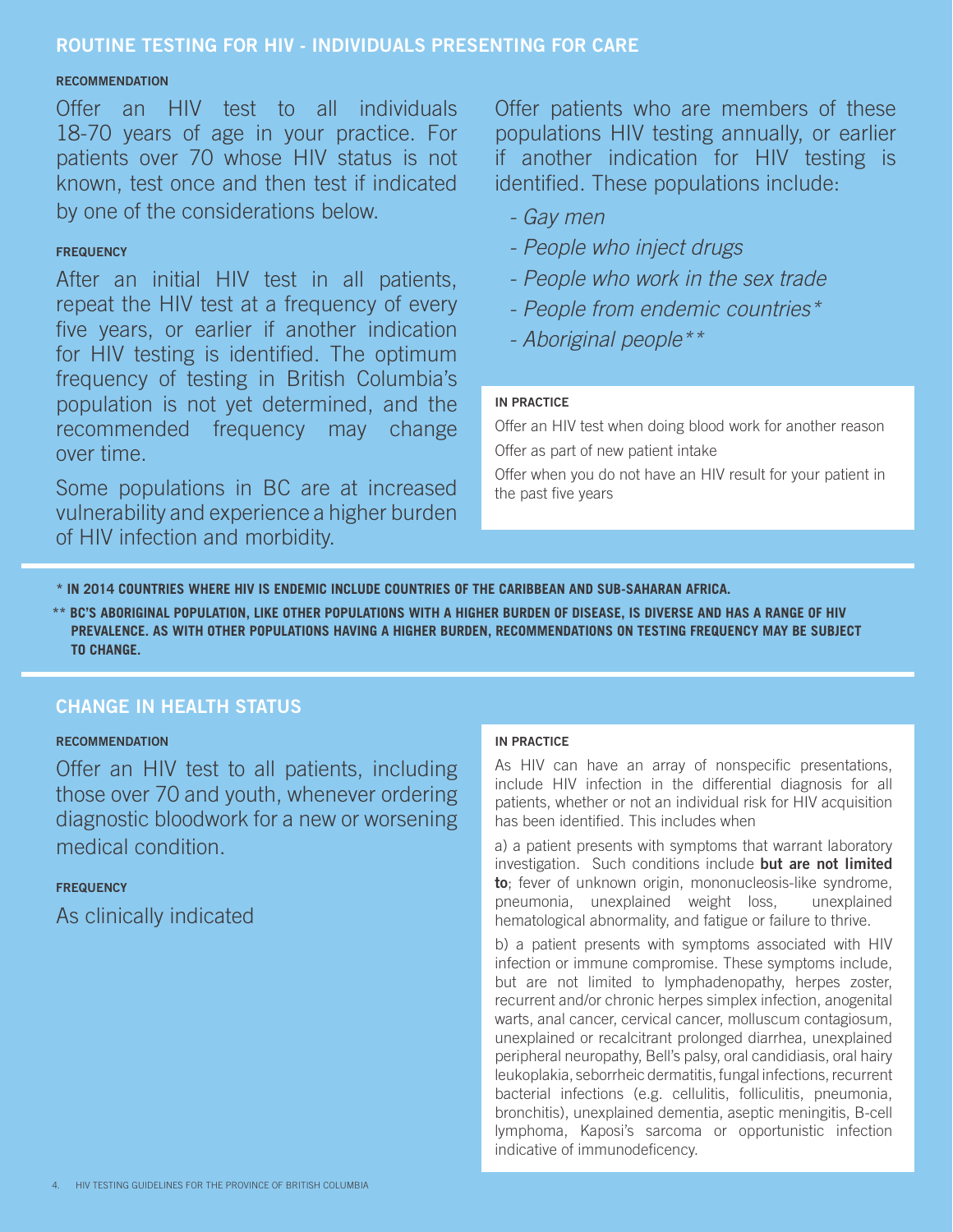## **INDIVIDUAL RISK TRIGGERED TESTING**

#### **RECOMMENDATION**

Offer an HIV test to all patients, including youth and people over 70 years of age, when a risk for HIV infection is identified

Offer an HIV test every time you test for or diagnose:

- *A sexually transmitted infection*
- *Hepatitis C*
- *Hepatitis B*
- *Tuberculosis*

## **FREQUENCY**

As clinically indicated by an identified risk

If an ongoing risk is present, test every 3-6 months

After an incarceration

If a recent high-risk exposure has occurred, or acute HIV infection is suspected, repeat at 4 and 12 weeks

#### **IN PRACTICE**

If a recent high-risk exposure has occurred, or acute HIV infection (seroconversion) is suspected, indicate "query acute HIV" on the test requisition

## **PATIENT INITIATED TESTING**

## **RECOMMENDATION**

Order an HIV test whenever a patient requests it

## **FREQUENCY**

Whenever a patient asks

#### **IN PRACTICE**

Individuals may not disclose their reasons (or their risks) for testing for HIV. Eliciting these reasons or risks may be a barrier to testing

### **ANTENATAL SCREENING FOR HIV**

**RECOMMENDATION** Offer an HIV test as part of routine antenatal care for all patients

#### **FREQUENCY**

Once for every pregnancy *If at ongoing risk,* repeat in the third trimester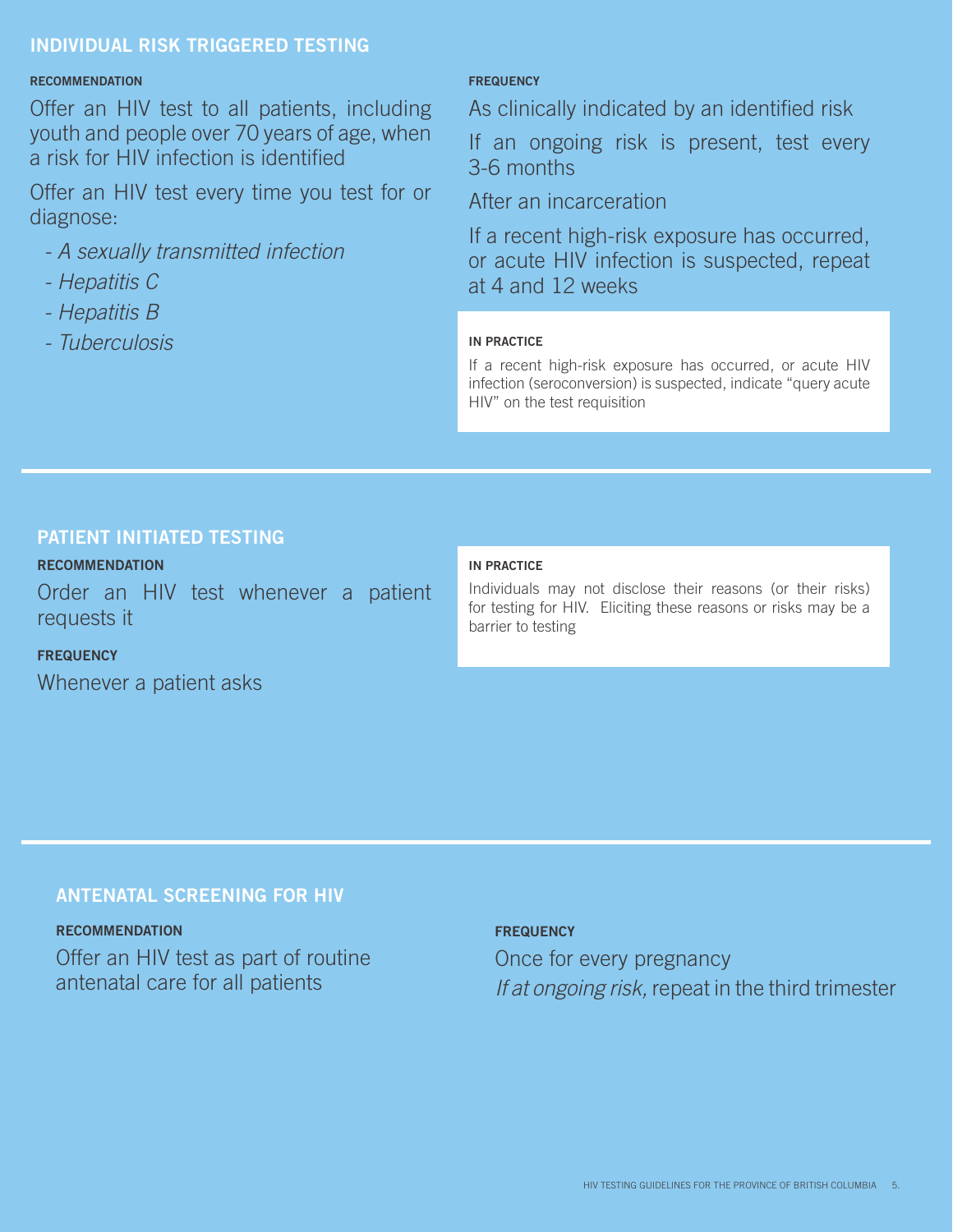## **CONSENT & HIV TESTING**

The purpose of a pre-test discussion is to establish informed consent. For HIV testing, obtaining informed consent is the same as for any other diagnostic test or treatment. As with other diagnostic tests, if the pretest probability of a positive result is high, more extensive discussion may be warranted. See: BCCDC Sexually Transmitted Infections Guidelines for Testing, Follow-up and Prevention of HIV. If a patient declines an HIV test, the reason for refusing the test should be explored to ensure it is not due to false information about HIV infection or the consequences of testing.

## **SPECIAL CONSIDERATIONS FOR TESTING**

# When to test after a possible exposure to HIV 14

It is important to understand HIV testing window periods when considering an HIV test after a possible exposure. Traditionally, waiting 3 months after exposure was recommended; however, newer 4th generation HIV tests have shortened the window period. The average window period for 4th generation enzyme immunoassays (EIA) tests (which detect p24 antigen and HIV antibodies) is 16-18 days.

Diagnostic methods and technologies continue to evolve and the window period may be shortened in the future.

Most patients can be tested at 4 weeks following exposure (>95% of infected individuals will have detectable antibodies at this time). If negative, repeat testing at 3 months is recommended (>99% of infected individuals will have a positive EIA at this time).

If a recent high-risk exposure has occurred, or acute HIV infection (seroconversion) is suspected, test now. Please indicate "query acute HIV" on the laboratory requisition. Molecular detection methods can be added to standard serology.

Results of these tests require interpretation within the clinical and epidemiological context of the patient. A negative result in an individual with a high likelihood of being HIV positive can be reviewed with the medical microbiologist responsible for the testing laboratory.

## Non-nominal Reporting

Non-nominal reporting is available in British Columbia, meaning that the full name of the individual is not reported to public health. The first name, initials, and date of birth are reported to the Medical Health Officer for surveillance purposes. The full name of the individual is still on the specimen sent to the laboratory.

## Other Testing Options

Occasionally, providers may encounter a patient who has concerns about confidentiality in HIV testing.

Testing using an alias or initials only is available at certain sites in British Columbia. See: http://smartsexresource.com/gettested/hiv-testing

A pilot of anonymous testing is underway in British Columbia. With an anonymous HIV test, the test is identified by a code known only to the patient. No identifiable or contact information is collected and the person being tested must provide his or her anonymous testing code in order to receive the result.

Patients seeking an anonymous HIV test can access this test by: http://smartsexresource.com/topics/hiv-anonymous-testing.

These forms of testing are not ideal from a public health perspective. However, if confidentiality is a barrier to testing, these options are available.

## Point of Care Testing

In British Columbia, point of care testing is used in the outreach setting. It has a similar sensitivity to traditional 3rd generation HIV testing. Confirmatory testing is required for indeterminate, invalid, and preliminary positive results. Point of care testing is insufficient to rule out acute HIV infection and is not recommended for those with a recent exposure.

For more information on POC testing, please see:

http://www.bccdc.ca/SexualHealth/Programs/ ProvincialPointofCareHIVTestingProgram/default.htm

6. HIV TESTING GUIDELINES FOR THE PROVINCE OF BRITISH COLUMBIA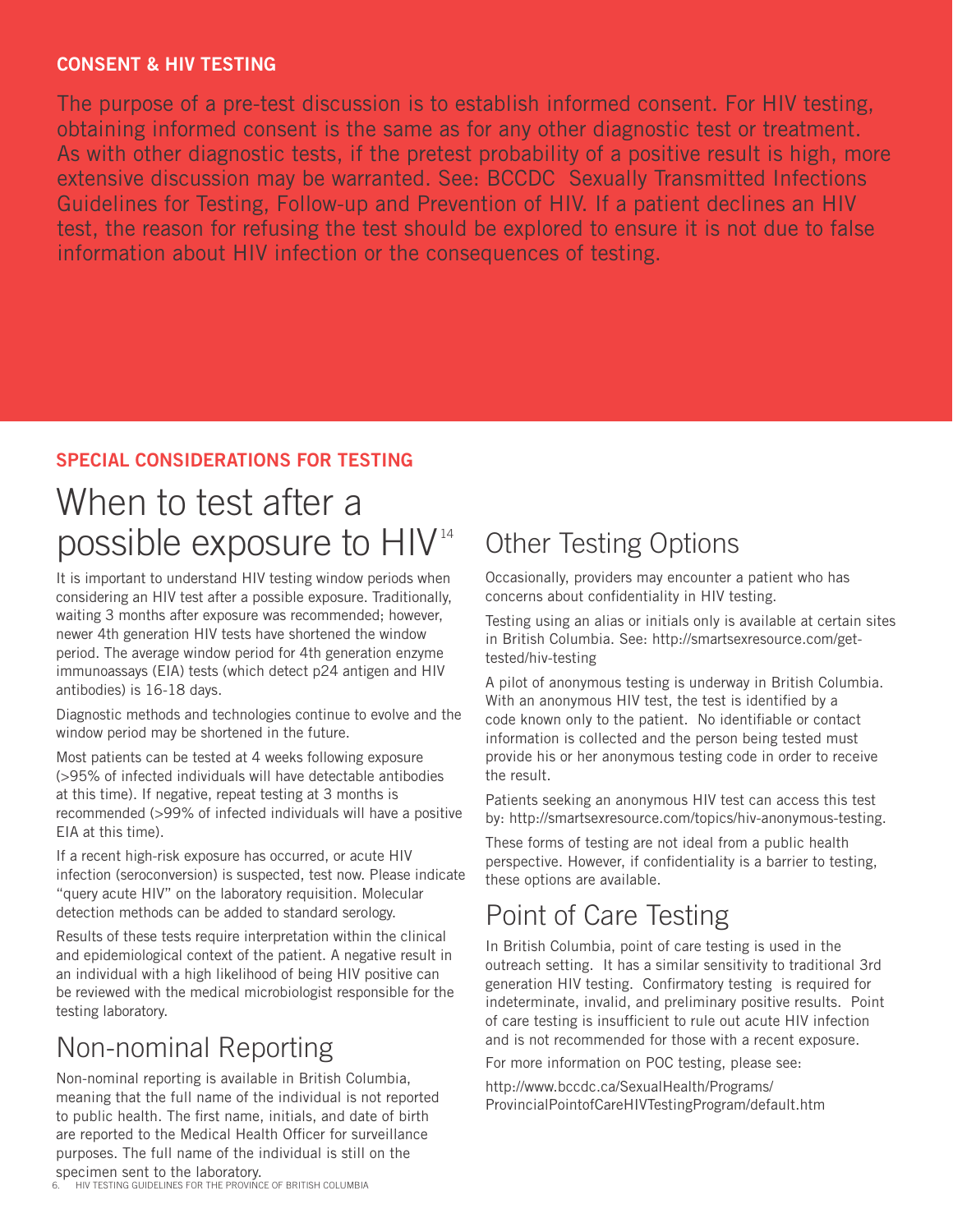## **MANAGING RESULTS**

#### **FOR INDIVIDUALS WHO TEST HIV NEGATIVE**

A separate post-test visit is not necessary. Results can be handled as any other negative result is handled in your office. Giving a negative HIV test result can be an opportunity to educate about risk and risk reduction, if indicated.

#### **FOR INDIVIDUALS WHO TEST HIV POSITIVE**

Given the availability of resources, medical education, and support, a primary care provider, who is willing to do so can provide the necessary care in the majority of situations. In a scenario where that is not possible, or in the advanced stages of infection, consideration should be given to shared patient management with clinicians experienced in HIV.

A positive result should be given face to face in a confidential environment and in a clear and direct manner, as is good clinical practice for any situation where bad news is being conveyed.

Consult with HIV specialty care, if required.

Provide linkages to support and care including medical, emotional, nutritional, psychosocial, spiritual and financial, as with other serious medical diagnoses.

As HIV is a reportable infection, a positive HIV result will be sent to local public health officials. Public health nurses have a wealth of information and resources and can be part of your clinical team in initial management of someone recently diagnosed with HIV infection. They will be involved in the care of individuals with a new HIV infection and care of their partners. For example, public health nurses can be involved with delivery of the diagnosis, partner notification, and linkage to care.

Counsel on risk reduction. Individuals with recently acquired HIV infection have a much higher potential for transmitting the virus, and safer sexual practices are essential during the acute phase of HIV infection.

With current laboratory standards, false positive tests are exceedingly rare. Nevertheless, since a potential for error exists for diagnostic systems, a second test should be performed to confirm the diagnosis.

#### **NON-ATTENDANCE FOR POSITIVE RESULTS**

Notify Public Health as they will have the resources and experience to assist with this issue.

#### **INITIAL MANAGEMENT OF POSITIVE HIV TEST**

Review the case with your local Public Health office for consultative expertise related to partner notification and if required, linkage to care and supports.

#### **PROVIDING CARE TO PATIENTS DIAGNOSED WITH HIV**

Allow sufficient time to discuss the diagnosis with your patient.

Refer or consult with a clinician experienced in the treatment and management of HIV infection, if appropriate.

Order the standard baseline testing following HIV diagnosis as follows:

- Repeat HIV Antibody (HIV test)
- HIV plasma viral load
- CD4/CD8 cell counts and ratio
- CBC and differential
- ALT, AST, Alk Phos, GGT, LDH, Bilirubin, INR, and Amylase
- Creatinine (eGFR), Na, K, Cl, HCO3, BUN
- Urinalysis
- Syphilis screen (RPR)
- Urine NAT for Gonorrhea and Chlamydia
- Hepatitis A Total Antibody
- Hepatitis B (HBsAg, anti-HBs Ab, anti-HBc Ab Total)
- Hepatitis C Ab, Hepatitis C RNA
- Toxoplasma IgG
- Pregnancy test (if appropriate)

Offer ongoing support and assess the psychosocial impacts of a recent HIV diagnosis.

Discuss prevention of transmission and disclosure to past and potential future partners. In Canada, nondisclosure of a positive HIV status may have legal implications. These legalities are evolving. For more information, see:

http://www.aidslaw.ca/site/sex-criminal-law-and-hiv-non-disclosure/

Ongoing care by a primary care provider, with assistance as needed by an expert in HIV care, is extremely important in optimizing patient care.

Provide ongoing care guided by the primary care guidelines and therapeutic guidelines found at the British Columbia Centre for Excellence in HIV/AIDS website pages:

http://www.cfenet.ubc.ca/therapeutic-guidelines/primary-care

http://www.cfenet.ubc.ca/therapeutic-guidelines/adult